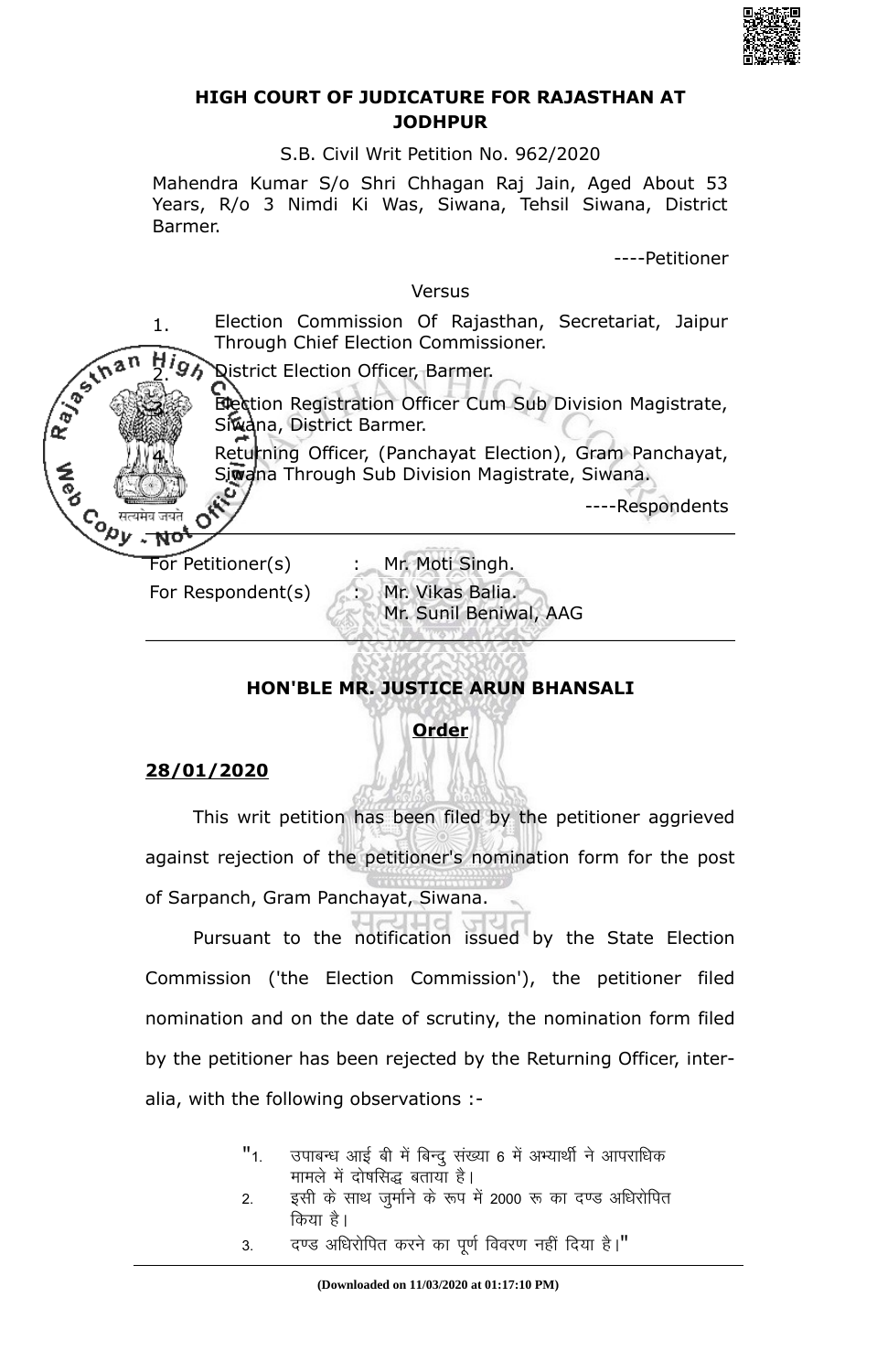It is submitted by learned counsel for the petitioner that in terms of the provisions of Section 19(g) of the Rajasthan Panchayati Raj Act, 1994 ('the Act'), the disqualification indicated is conviction of an offence by a competent Court and sentenced to imprisonment for six months or more, whereas, in the present case, the petitioner has been visited with a fine of Rs.2,000/- only<br>  $\sqrt{2}$ <br>  $\sqrt{2}$ <br>  $\sqrt{3}$ <br>  $\sqrt{2}$ <br>  $\sqrt{3}$ <br>  $\sqrt{3}$ <br>  $\sqrt{3}$ <br>  $\sqrt{3}$ <br>  $\sqrt{3}$ <br>  $\sqrt{3}$ <br>  $\sqrt{3}$ <br>  $\sqrt{3}$ <br>  $\sqrt{3}$ <br>  $\sqrt{3}$ <br>  $\sqrt{3}$ <br>  $\sqrt{3}$ <br>  $\sqrt{3}$ and therefore, by no stretch of imagination, the petitioner was ualified and therefore, rejection of petitioner's nomination is

illegal.

Further submissions have been made that as per the original  $\frac{1}{2}$  are independently the polling for the election was to take place on 17.01.2020, however, on account of certain litigation, the said polling was postponed by the Election Commission by its direction dated 19.01.2020 (Annex.8) and now on account of further orders passed by the Hon'ble Supreme court, the Election Commission is going to hold the elections for the post of Sarpanch by way of a fresh notification and therefore, the Returning Officer be directed not to commit the same illegality again.

Learned counsel appearing for the respondent - Election Commission made submissions that at this stage, it cannot be said that as to whether in case of petitioner's Gram Panchayat, a fresh programme will be issued calling for fresh nomination forms etc., inasmuch as, the process may proceed forward from the present stage and only a polling date may be declared by the Election Commission, which would depend on the circumstances pertaining to the Gram Panchayat. The decision would be taken in due course and therefore, the plea raised by the petitioner / prayer made seeking a direction to the Returning Officer is based on assumptions.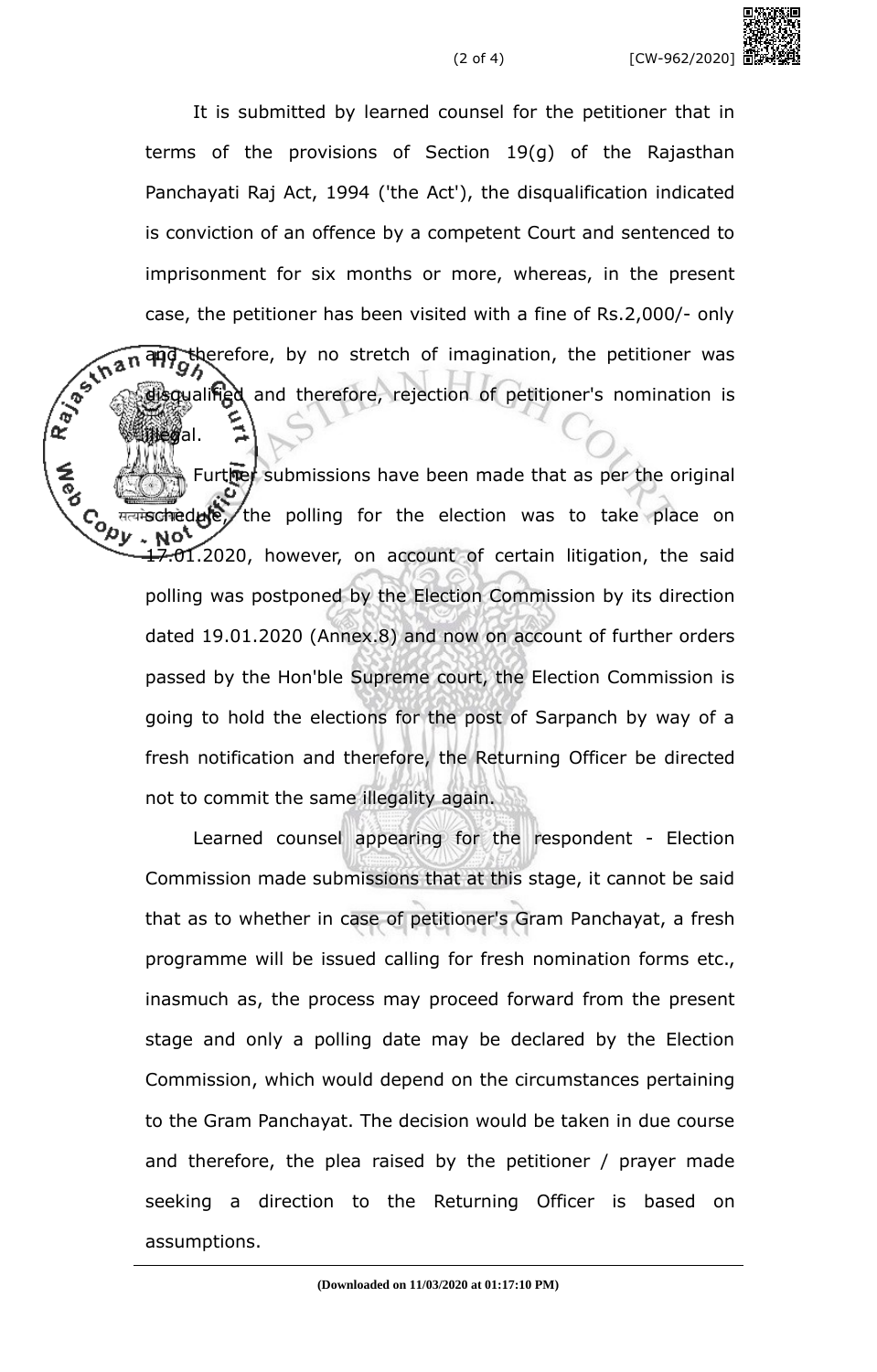Submissions have been made that once, the nomination form of the petitioner has been rejected, the remedy is by way of petition under Rule 80 of the Rajasthan Panchayati Raj (Election) Rules, 1994 ('the Rules') and challenge by way of a writ petition is not envisaged / is barred under Article 243-O of the Constitution

of India and on that count, the writ petition deserves to be<br>  $\frac{1}{2}$ <br>  $\frac{1}{2}$ <br>  $\frac{1}{2}$ <br>  $\frac{1}{2}$ <br>  $\frac{1}{2}$ <br>  $\frac{1}{2}$ <br>  $\frac{1}{2}$ <br>  $\frac{1}{2}$ <br>  $\frac{1}{2}$ <br>  $\frac{1}{2}$ <br>  $\frac{1}{2}$ <br>  $\frac{1}{2}$ <br>  $\frac{1}{2}$ <br>  $\frac{1}{2}$ <br>  $\frac{1$ dismissed. have considered the submissions made by learned counsel or the parties and have perused the material available on record. In  $\infty$  far as, rejection of petitioner's nomination by the Contention of the Concerned, prima-facie based on the concerned, prima-facie based on the content of the indications made by the petitioner in the nomination form and the order passed by the Returning Officer read with provisions of Section 19(g) of the Act the same appears to be incorrect.

> However, once the nomination form has been rejected, the challenge to the improper rejection of nomination form has to be laid in terms of provisions of the Rules as the interference is barred under Article 243-O(b) of the Constitution of India.

> However, on account of extra-ordinary circumstances, which have emerged on account of postponement of the polling and certain orders have been passed by the Division Bench / Supreme Court of India, in case, a fresh procedure is adopted and fresh nominations are called by the Election Commission for the said Gram Panchayat, the mere fact that the nomination form of the petitioner was earlier rejected by the Returning Officer, would not be a ground for rejection of the petitioner's nomination form. The Returning Officer would be required to examine the circumstances afresh keeping in view the observations made by the Court herein-